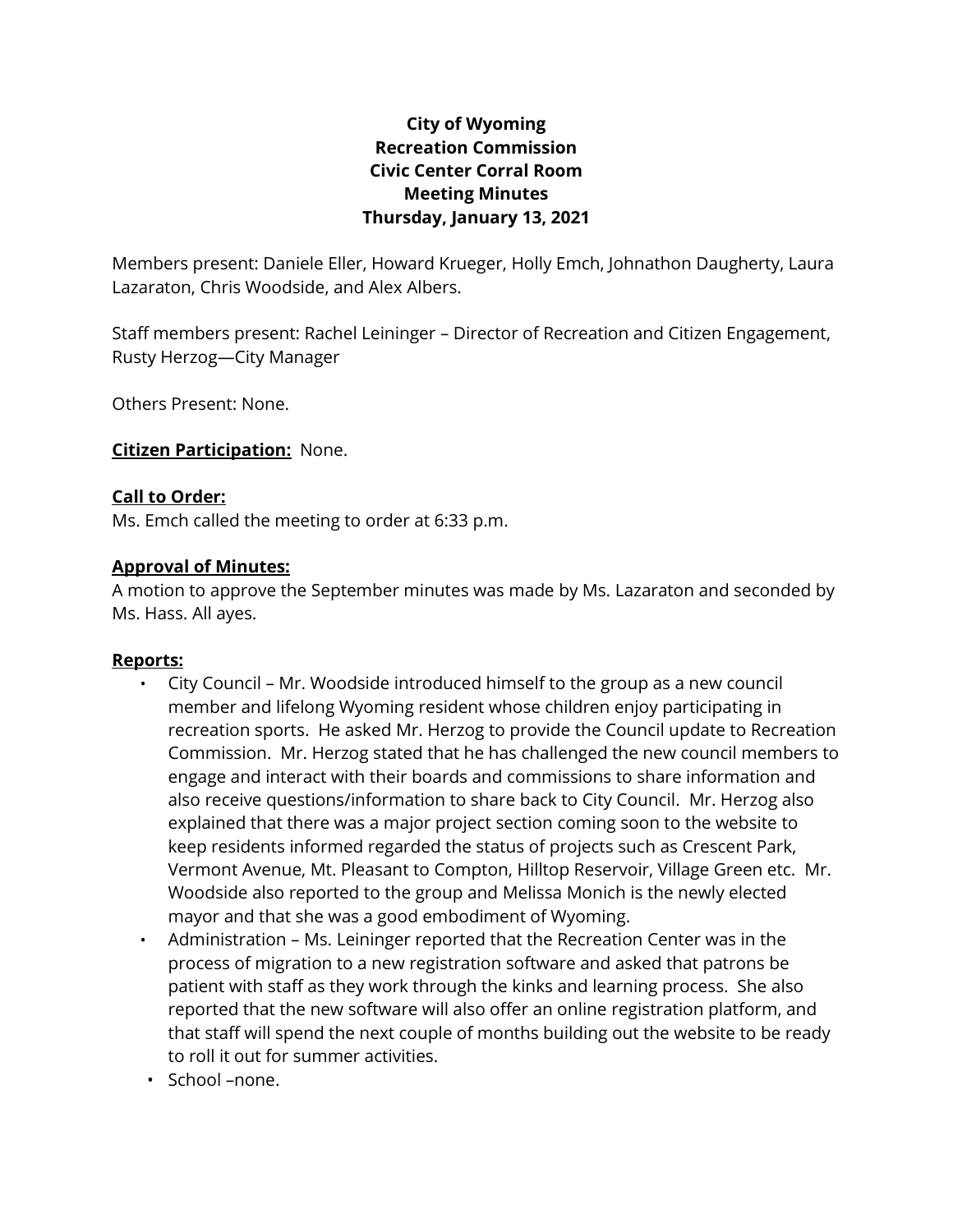• Chairperson—Ms. Emch asked the group if they wanted to keep the listed categories in the business section of the agenda or it needed to change. Mr. Krueger stated he was in support of the categories of sub-committees and felt that it was very important. Ms. Hass stated she would take over youth sports. Ms. Emch said it would probably be best to have the committee members break up into groups to look at the various facilities as charged by the city manager and that the same questions should be address when looking at each facilities for fair assessment and ranking. Ms. Emch asked that each member bring their questions to the next meeting so that they could come to consensus on which questions should be used.

## **Business**:

- Commission Member Responsibility Areas:
	- Youth Sports— none.
	- Adult Sports/Recreation & Senior Activities (Howard Krueger): Mr. Krueger share the Wyoming Living swim team article with the group. He reported that the coed softball program had been very successful and that the participants had a wonderful experience. Ms. Leininger stated that the Men's 40 and Over basketball was on hold for two week due to quarantine issues affecting team numbers.
	- Fitness, Programs, and Aquatics: none.
	- Facilities, Parks & Grounds (Alex): none.
	- Special Events—none. (Daniele)

# **Other:**

- o City Manager Projects—Mr. Herzog explained that he would like Recreation Commission to look at, evaluate, and rank each of the recreation facilities. He explained the City is trying to operate using more strategic planning, so we want to evaluate what we have, know what we can improve on, and also what we can do well. He further explained that this plan produced will allow the City to better go after grant funding if available. Mr. Herzog also explained the evaluation can expand beyond just facilities such as looking at programming, cultural/arts, etc. in our spaces. Ms. Leininger handed out the project summary sheet along with a list of the various parks and facilities that Recreation Commission is being asked to review.
- o Sports Selection Process Review—Ms. Leininger explained that Ms. Hass had expressed concerns regarding the sports selection process and through that discussion, she thought it made sense to go over the selection process for each sport. Ms. Leininger distributed the handout to each member that referenced the selection process for each sport. Ms. Leininger explained the selection process in question had been that of basketball, but due to constraints from covid the normal policy of randomization had been hard to follow. Ms. Leininger explained that because the schools were not allowing the